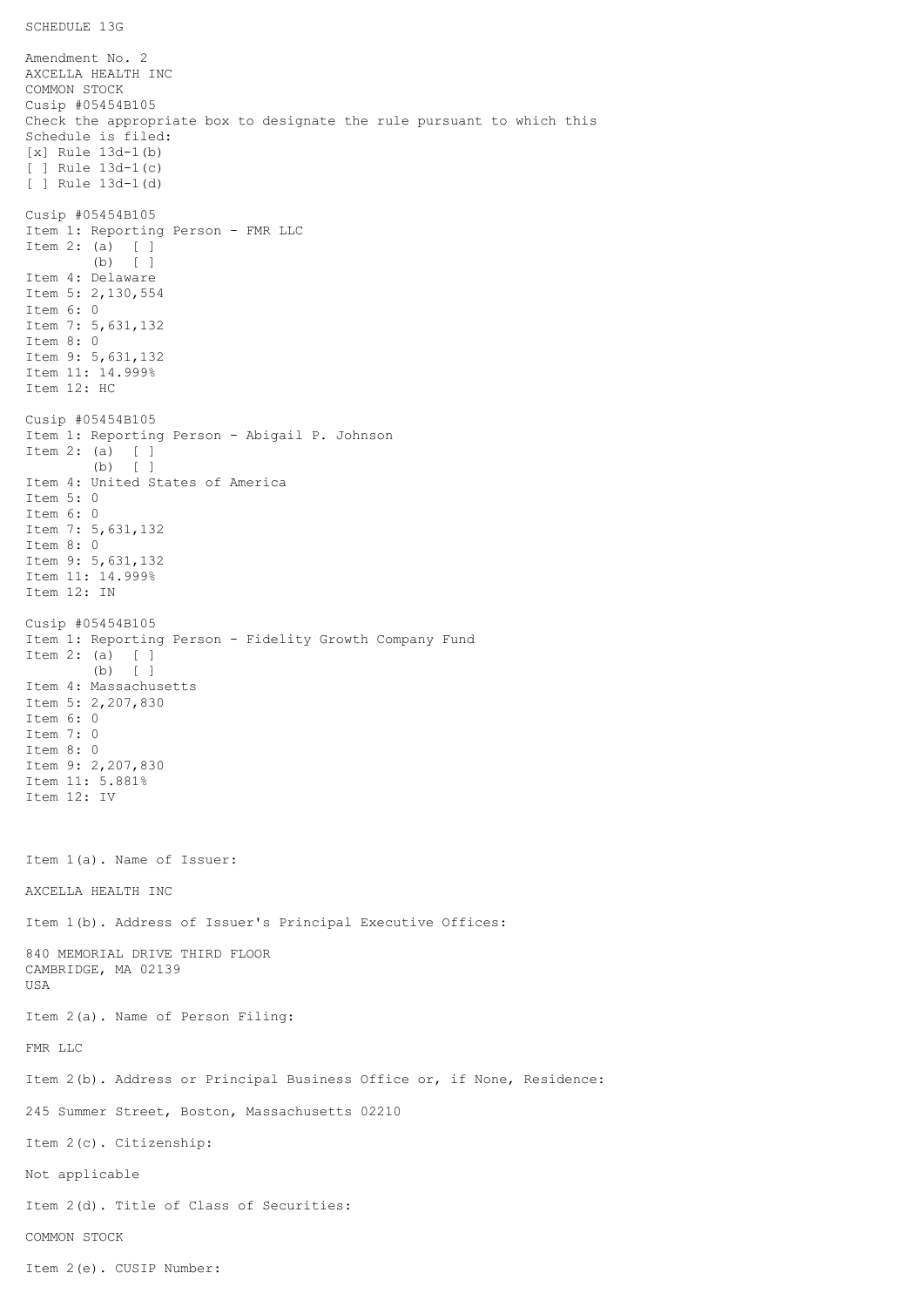05454B105 Item 3. This statement is filed pursuant to Rule 13d-1(b) or 13d-2(b) or (c) and the person filing, FMR LLC, is a parent holding company in accordance with Section  $240.13d-1$ (b)(1)(ii)(G). (Note: See Exhibit A). Item 4. Ownership (a) Amount Beneficially Owned: 5,631,132 (b) Percent of Class: 14.999% (c) Number of shares as to which such person has: (i) sole power to vote or to direct the vote: 2,130,554 (ii) shared power to vote or to direct the vote: 0 (iii) sole power to dispose or to direct the disposition of: 5,631,132 (iv) shared power to dispose or to direct the disposition of: 0 Item 5. Ownership of Five Percent or Less of a Class. Not applicable. Item 6. Ownership of More than Five Percent on Behalf of Another Person. One or more other persons are known to have the right to receive or the power to direct the receipt of dividends from, or the proceeds from the sale of, the COMMON STOCK of AXCELLA HEALTH INC. The interest of Fidelity Growth Company Commingled Pool, in the COMMON STOCK of AXCELLA HEALTH INC, amounted to 2,130,554 shares or 5.675% of the total outstanding COMMON STOCK at December 31, 2020. Item 7. Identification and Classification of the Subsidiary Which Acquired the Security Being Reported on By the Parent Holding Company. See attached Exhibit A. Item 8. Identification and Classification of Members of the Group. Not applicable. Item 9. Notice of Dissolution of Group. Not applicable. Item 10. Certifications. By signing below I certify that, to the best of my knowledge and belief, the securities referred to above were acquired and are held in the ordinary course of business and were not acquired and are not held for the purpose of or with the effect of changing or influencing the control of the issuer of the securities and were not acquired and are not held in connection with or as a participant in any transaction having that purpose or effect. Signature After reasonable inquiry and to the best of my knowledge and belief, I certify that the information set forth in this statement is true, complete and correct. February 5, 2021 Date /s/ Kevin M. Meagher Signature Kevin M. Meagher Duly authorized under Power of Attorney effective as of September 28, 2018, by

\* This power of attorney is incorporated herein by reference to Exhibit 24 to

and on behalf of FMR LLC and its direct and indirect subsidiaries\*

the Schedule 13G filed by FMR LLC on October 9, 2018, accession number:

0000315066-18-002414.